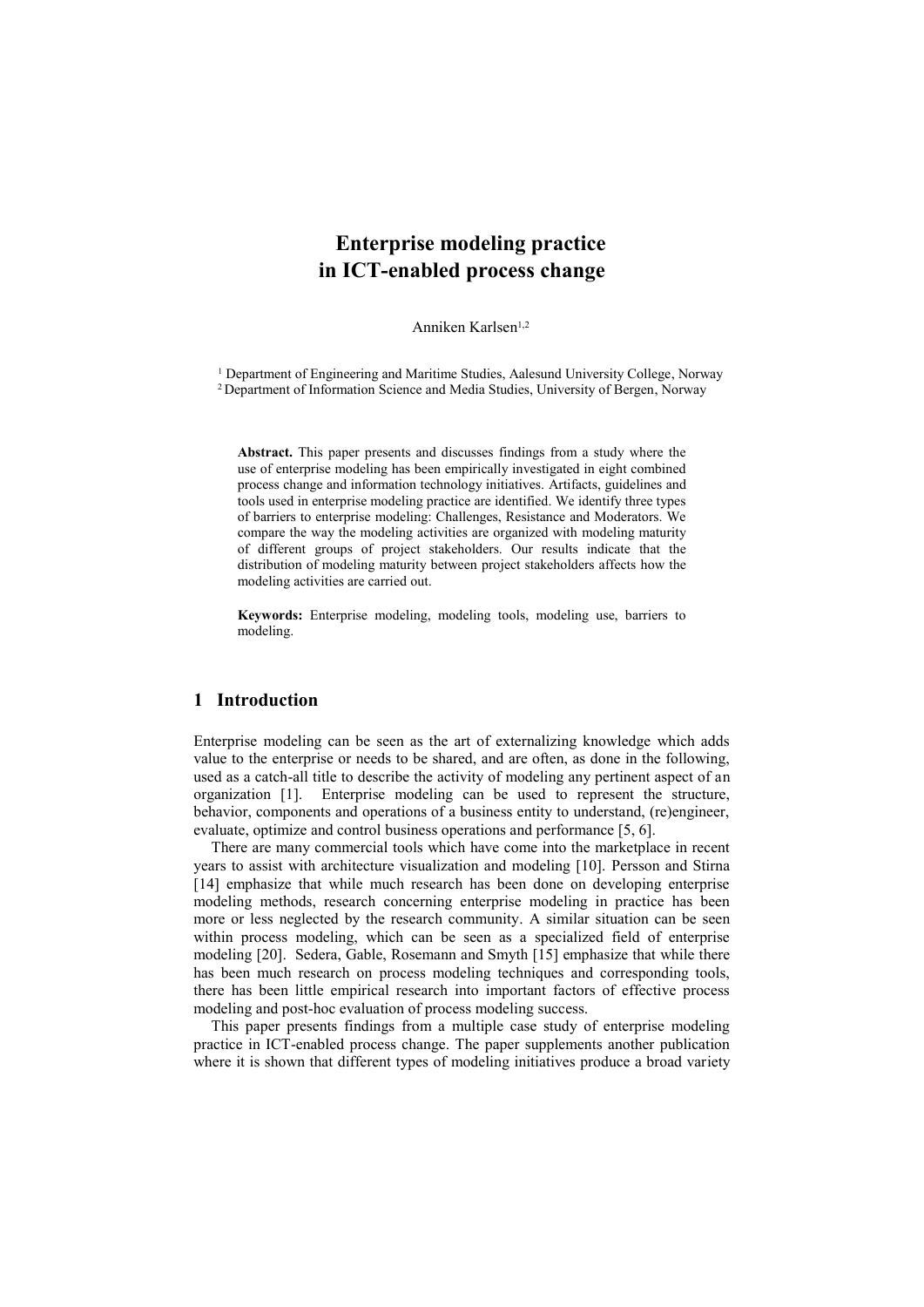of modeling benefits [21]. The paper provides insight and answers to the following research questions:

- (1) How is the modeling process organized?
- (2) How is participation and involvement in the modeling process?
- (3) Which tools, languages and guidelines are used for modeling?
- (4) Which artifacts are produced in each type of modeling initiative?
- (5) What might influence the selected way of organizing the modeling process as for example workshops with oral participation or workshops with active participation?
- (6) Are there any barriers to modeling to be identified?

In the following the paper explains the motivation for our inquiry in section 2. Thereafter follows section 3 explaining how the research project was designed and conducted together with a short description on how the collected research material was analyzed. Thereafter follows section 4 where the questions above are attended, by using the questions as subsection headings. In section 5, our findings are discussed. Finally, in section 6 limitations of our work are emphasized and further work suggested.

# **2 Motivation**

Our research and publication are motivated by both the work of writers like Davenport [3] focusing on information technology as a crucial enabler of process innovation and researchers of modeling practice, here represented by a few:

Davies, Green, Rosemann, Indulska and Gallo [12] conducted a study of conceptual modeling practice using the aspects of conceptual modeling as defined by Wand and Weber [22] to guide their work. Davis et al [12] state that conceptual models are developed and used during the requirements analysis phase of information systems development. Through their study they found that the top six most frequently used modeling techniques and methods were ER diagramming, data flow diagramming, systems flowcharting, workflow modeling, UML, and structured charts. They also found that the highest ranked purposes for which modeling was undertaken were database design and management, business process documentation, business process improvement, and software development.

Persson [13] has described situational factors and their influence on adopting a participative approach in enterprise modeling practice. Through her study she came up with recommendations for use of enterprise modeling in information systems development, particularly in the requirements engineering stages of the development process.

Vernadat [23] has written a book advocating a systematic engineering approach for modeling, analyzing, designing and implementing enterprise systems. In the book a large set of knowledge on tools and methods to achieve business process reengineering and business integration is presented.

Eikebrokk, Iden, Olsen and Opdahl [16] have conducted a study giving insight into Norwegian model-supported process-change practice, focusing especially on process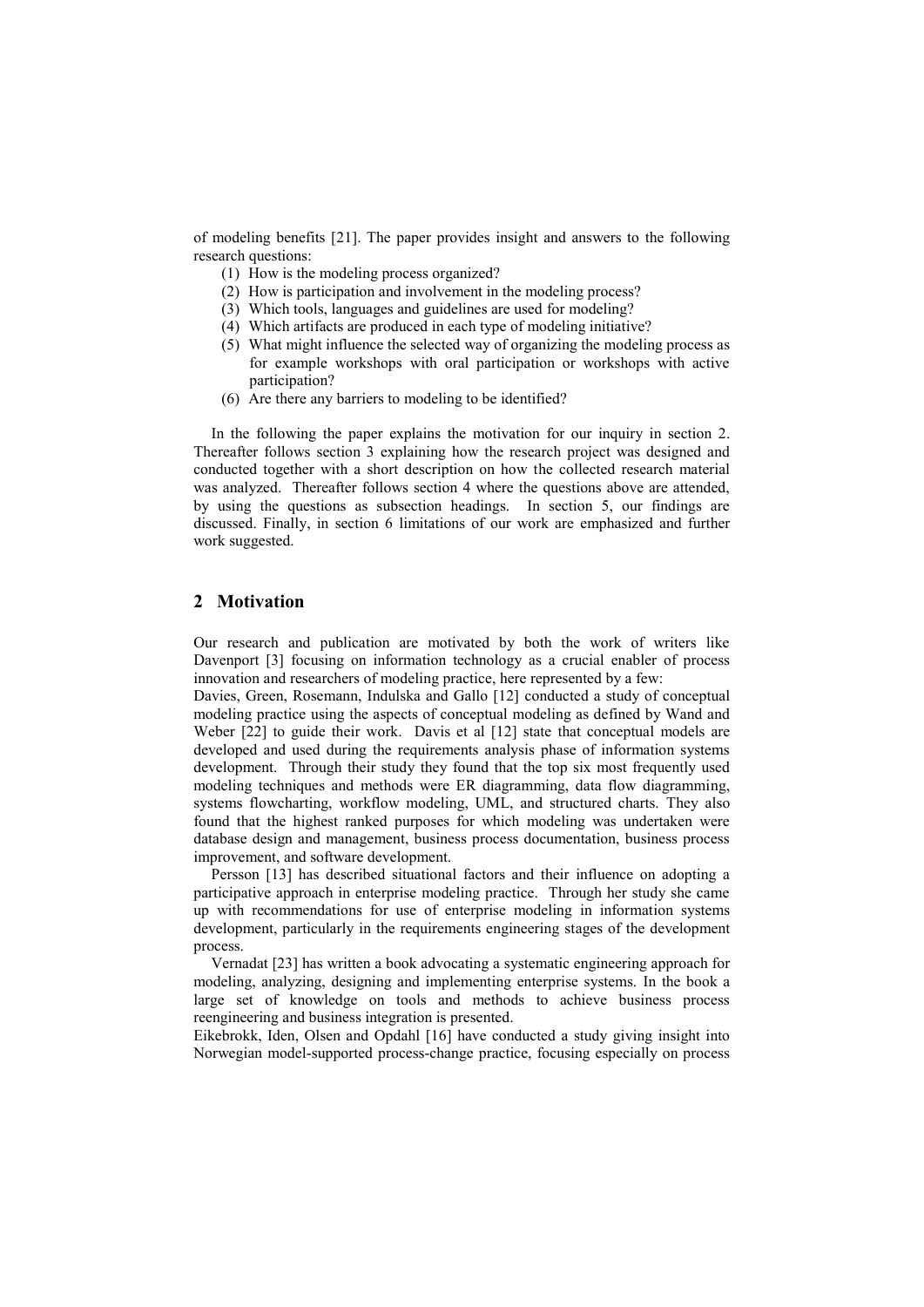modeling. As part of their study they introduced an a priori process-modelingpractice (PMP) model [17] and a revised PMP model [18]. Their analyses indicate that a combination of technological, social and organizational factors explain the outcome of model-based project change projects.

 Motivated by the fact that little is known about enterprise modeling in practice and with an initial aim to test and further explicate the conceptualizations of the PMP model into another setting, our study was initiated to focus on enterprise modeling in ICT-enabled process change. ICT-enabled process change is a term that denotes the use of information and communication technology as an enabler to change the way organizations work, including changes to business processes to make them more efficient and timely and covering the provision of enhanced information to support better decision making [9]. The dual focus built into the term ICT-enabled process change made us, at the onset of our inquiry, expect that different types of enterprise models would be developed and/or used as part of the combined process change and information technology initiatives under study.

## **3 Research method**

Case research is beneficial in the study of 'why' and 'how' questions because these deal with operational links to be traced over time rather than with frequency or incidence [2]. With our overall research question stated as: 'How is EM used and how can it be used to support ICT-enabled process change in Norwegian companies?' it was decided that a multiple case study would serve our purposes. Yin [19] defines a case study as an empirical inquiry that investigates a contemporary phenomenon in depth and within its real-life context, especially when the boundaries between phenomenon and context are not clearly evident.

According to Miles and Huberman [6] highly inductive, loosely designed studies make good sense when experienced researchers have plenty of time and are exploring exotic cultures. On the other hand, Miles and Huberman [6] say, pointing to Wolcott [4], it is not possible to embark upon research without an idea of what one is looking for and it is also foolish not to make that quest explicit.

Looking into an area with little prior empirical research it was decided to develop *a research model for enterprise modeling practice*, building on categories and subcategories from the related field of process modeling practice incorporating additional aspects found in literature. In addition a pilot study was conducted to provide additional input to the model. By incorporating the PMP model into the research design, we had an additional opportunity to test and further explicate the PMP models conceptualizations into a new setting in accordance with suggestions found in Miles and Huberman [6]. The enterprise modeling practice research model is presented in Karlsen [7].

The enterprise modeling research model was built up of three main categories: Enterprise modeling (EM), Context and Outcome, where Context was defined as the setting of the project comprising organizational characteristics, project specific characteristics and project participant characteristics and Outcome was defined as the phenomena that follow or are caused by enterprise modeling, including attainment of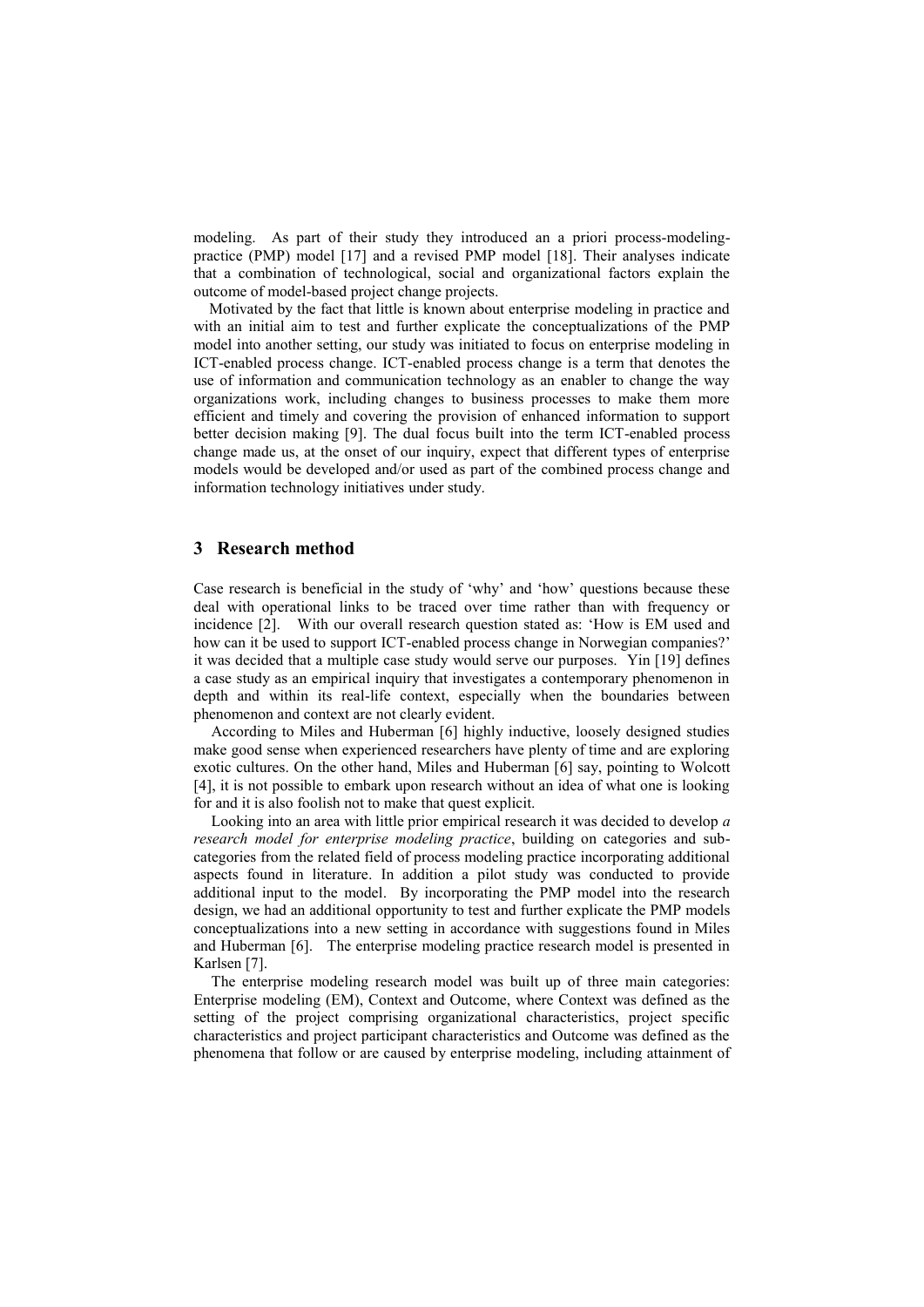purpose and the effect of enterprise modeling on the ICT-enabled process change project solution. The EM category, which is the focus of this paper, addresses both the development of new models and the additional usage of existing models in relation to the ICT-enabled process change project.

EM was further elaborated by the subcategories (1) Management support, (2) Modeling Guidelines, (3) Modeling tools, (4) Individual modeling or workshop, (5) Participation and involvement, (6) Resistance, (7) Modeling languages and (8) Modeling artifacts [7]. The work of Eikebrokk et al. [16, 18], Davenport [3], Sedera et al. [15] and Sommar [11], were used to motivate both these definitions and the expected outcomes of enterprise modeling.

Having designed a research model to focus and bound the collection of data, in accordance with Miles and Huberman [6], *we then conducted an exploratory /explanatory multiple case study* on combined process change and information technology initiatives.

We used the telephone and internet to search for relevant cases, and ended up with an inquiry of eight Norwegian cases, defined as a constellation of (1) a main organization or (2) a consulting company and/or an IT-vendor. The main organizations of these cases were related to the construction industry (case C1), the marine sector (cases C2 and C4), the maritime sector (cases C3 and C8), the offshore sector (case C5), a wholesaler within the food sector (case C6) and the banking sector (case C7).

*To prepare for the case study an interview guide was developed*, containing semistructured open-ended questions based on the categories of the enterprise modeling research model that was developed in the initial stages of the project. A total of thirty informants were interviewed as part of our investigation, generating 40 hours of tape recordings: two ‗expert informants', six informants at the pilot stage to underpin the research model and twenty-two informants related to our eight cases. In addition a rich variety of material was collected in the form of model prints, reports and historical material, as recommended by Yin [19]. Organizational information was additionally downloaded from the internet. We also visited the various companies and got demonstrations of the software solutions involved.

It was decided that a criteria for being included in the study was that the organizations should be "available and willing", in the sense of being available and willing to provide in-depth insight into enterprise modeling practice via interviews and supplemental information. The second selection criterion was that the respondents defined their projects as ICT-enabled process change.

We had no initial knowledge of the enterprises and their modeling practice at the onset of the inquiry. With such limitations on what to find we chose to use the term enterprise modeling in a broad sense to capture how the companies in fact used modeling; possibly by using both formalized and non-formalized languages, simple tools etc.

*All interviews were transcribed and transferred into Nvivo 9*, a computer-assisted qualitative data analysis software package, generating more than 500 pages of transcribed text together with links to all other types of material for analysis. Nvivo 9 provided opportunities to run a variety of built-in queries and helped in keeping track of all material collected by providing database facilities.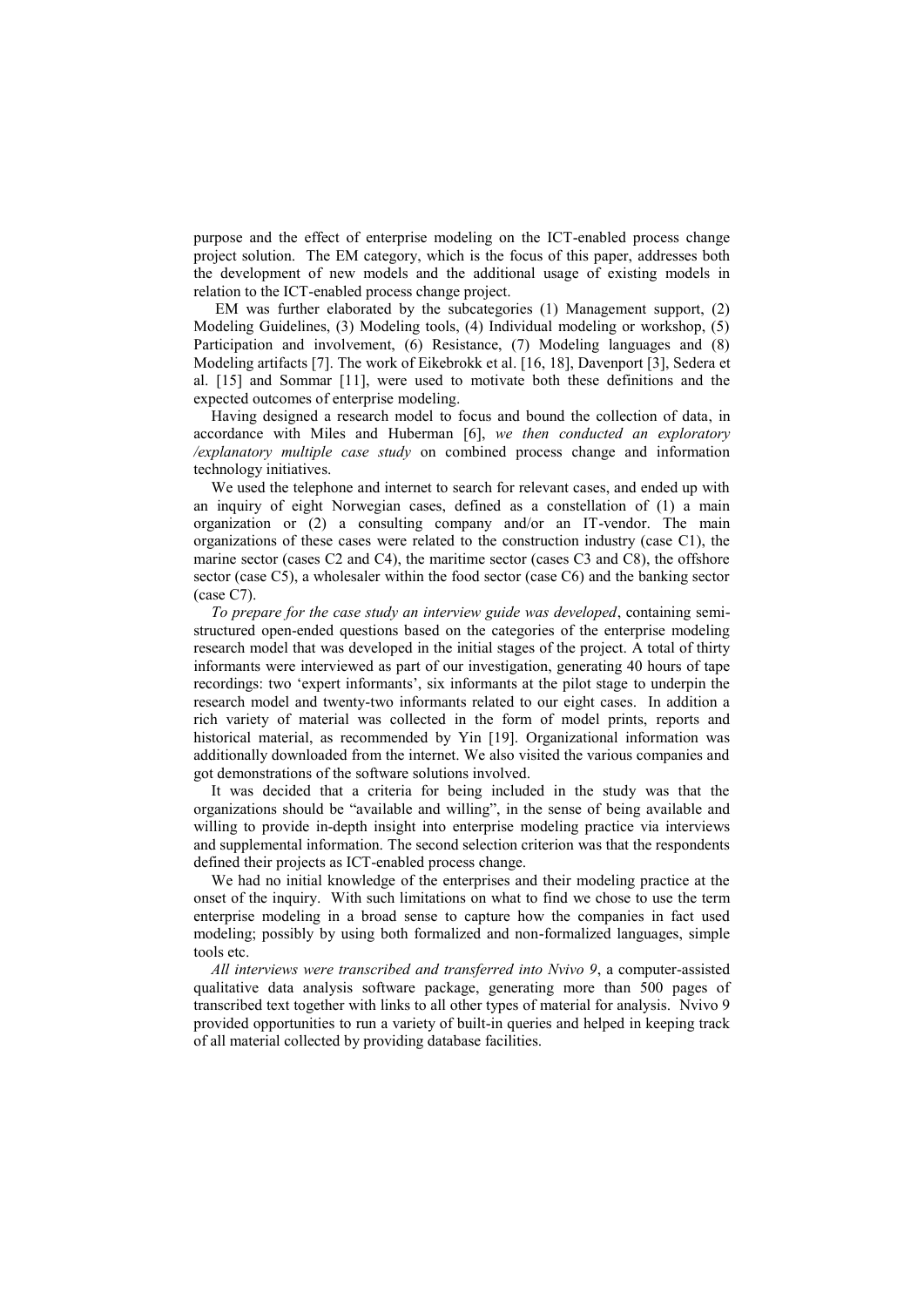The research model that originally guided data collection was also used in the initial computer-assisted analysis by providing initial constructs on characteristics of context possibly influencing on the modeling process, constructs on characteristics of the modeling process and the outcome of modeling.

To guide the analysis we used "Qualitative analysis: An Expanded Sourcebook" by Miles and Huberman [6]. This book gives a thorough explanation of coding as analysis, where coding is described as tags or labels for assigning units of meaning to the descriptive or inferential information compiled during a study.

*The coding process* of the interview transcripts started by building a node tree in Nvivo 9 containing the initial constructs of the EMP research model. Then a read through of all interviews was conducted whereby passages of text in the interview transcripts were linked to the appropriate initial nodes. In this process text passages which did not fit the initial nodes were in vivo coded and later specified under new appropriate nodes after a process of revealing appropriate new constructs.

 To increase the quality of the coding process the material was re-read to check that nothing important had been missed in the reading process. Missed text sequences were linked to existing or new nodes. Thereafter followed a process where all material linked to each node was controlled to ensure consistency between selected text and the node assigned. Thereafter followed a process where material connected to a particular node was challenged to see if it should be broken into sub-nodes. If a subclassification seemed appropriate the divide was done.

The coding process ended up with an array of different constructs representing the findings done in conjunction with the questions we raised, concerning characteristics of context possibly influencing on the modeling process, characteristics of the modeling process and outcomes of modeling.

#### **4 Modeling practice**

Our initial analysis focused on the case distribution of our eight cases among different constellations of ICT initiatives, process change main focus and modeling objectives. This analysis led to the identification of five different types of enterprise modeling initiatives in our study which we called Strategy, Industry, Dataflow, Work and Support [21].

The ‗Strategy' initiative (S) was identified and defined as modeling to reach a change strategy in a long term business change initiative with a mixed focus on improving work practice via physical intervention and improving information flows via IT. With reference to the tables and figures in this paper, case C1, C2 and C3 apply to this type of modeling initiative. The 'Industry' initiative (I) was identified and defined as modeling to reveal the build-up of market leaders' IT solutions to develop a joint industry specific IT solution and modeling as input to a preliminary report to communicate the necessary alignment between this joint solution and specific actor needs. With reference to the tables and figures in this paper, case C8 applies to this type of modeling initiative. The 'Dataflow' initiative  $(D)$  was identified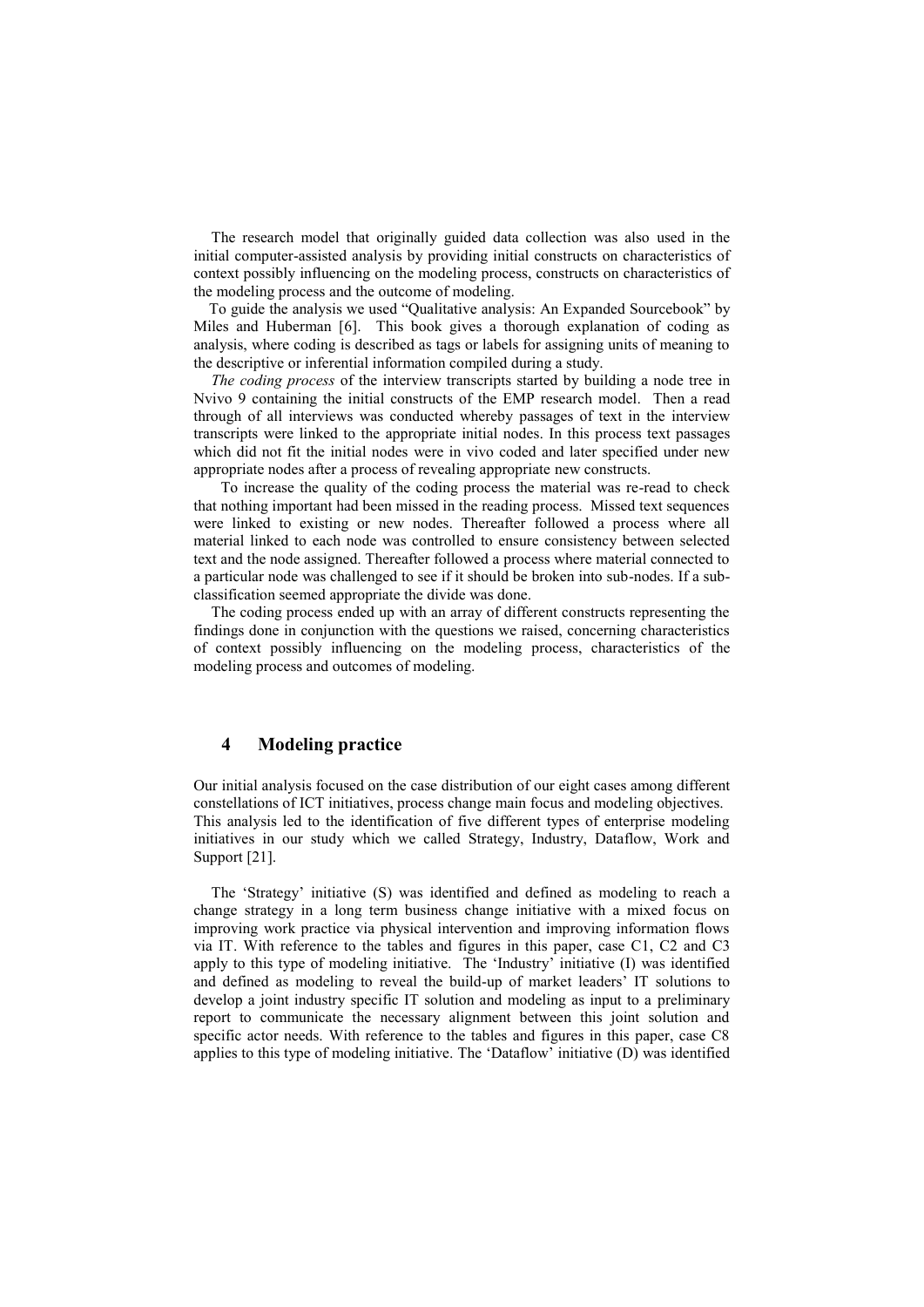and defined as modeling to reveal AS-IS and as input to a requirement specification in a change effort to improve information flows. With reference to the tables and figures in this paper, case C4 and C5 apply to this type of modeling initiative. The 'Work' initiative (W) was identified and defined as utilizing vendor supplied models to reveal differences between a wearable voice-directed warehouse application system and the organization in a change effort to improve work practice by technology. With reference to the tables and figures in this paper, case C6 applies to this type of modeling initiative. The 'Support' initiative (Q) was identified and defined as modeling to fill a quality system with process descriptions based on a specific guideline, focusing on developing a business support environment where it is foreseen that in the long run shared common models of work practice will improve business processes. With reference to the tables and figures in this paper, case C7 applies to this type of modeling initiative.

Across our cases a broad variety of different benefits of enterprise modeling were identified in ICT-enabled process change [21]. We will now take a closer look into the characteristics of the enterprise modeling process of each case and type of enterprise modeling initiative under study, thereby answering the research questions used as subheadings in the following.

#### **4.1 How is the modeling process organized?**

Analysis identifies different ways of organizing the various modeling activities as shown in Table 1.

|                                    |   |   |  | C <sub>2</sub> C <sub>3</sub> C <sub>4</sub> C <sub>5</sub> C <sub>6</sub> C <sub>7</sub> | C8 |
|------------------------------------|---|---|--|-------------------------------------------------------------------------------------------|----|
|                                    | S | S |  | W                                                                                         |    |
| Workshop with oral participation   |   |   |  |                                                                                           |    |
| Workshop with active participation |   |   |  |                                                                                           |    |
| User forum                         |   |   |  |                                                                                           |    |
| Supply your input                  |   |   |  |                                                                                           |    |
| Group-based model use              |   |   |  |                                                                                           |    |
| Individual modeling                |   |   |  |                                                                                           |    |

**Table 1.** Individual modeling or workshop etc.

 At the type of modeling initiative level, Table 1, illustrates that in the Strategy (S), in the Dataflow (D) and Industry (I) modeling initiatives, modeling activities were organized as workshops with oral participation, meaning that the modeling was written down by an external consultant, whilst participants of the main organization provided oral inputs to the modeling process. This was not the case concerning the Work (W) or Support (Q) initiative.

 In the Support initiative they chose to use workshops with active participation in the modeling activity, where employees did concrete mapping of business processes. In addition the quality system initiative was supplemented with the possibility for all employees in the bank to provide inputs to model layouts via a digital mailbox-system named "Supply your input". The bank also organized a specific user forum where modelers from each business area were represented. The user forum made decisions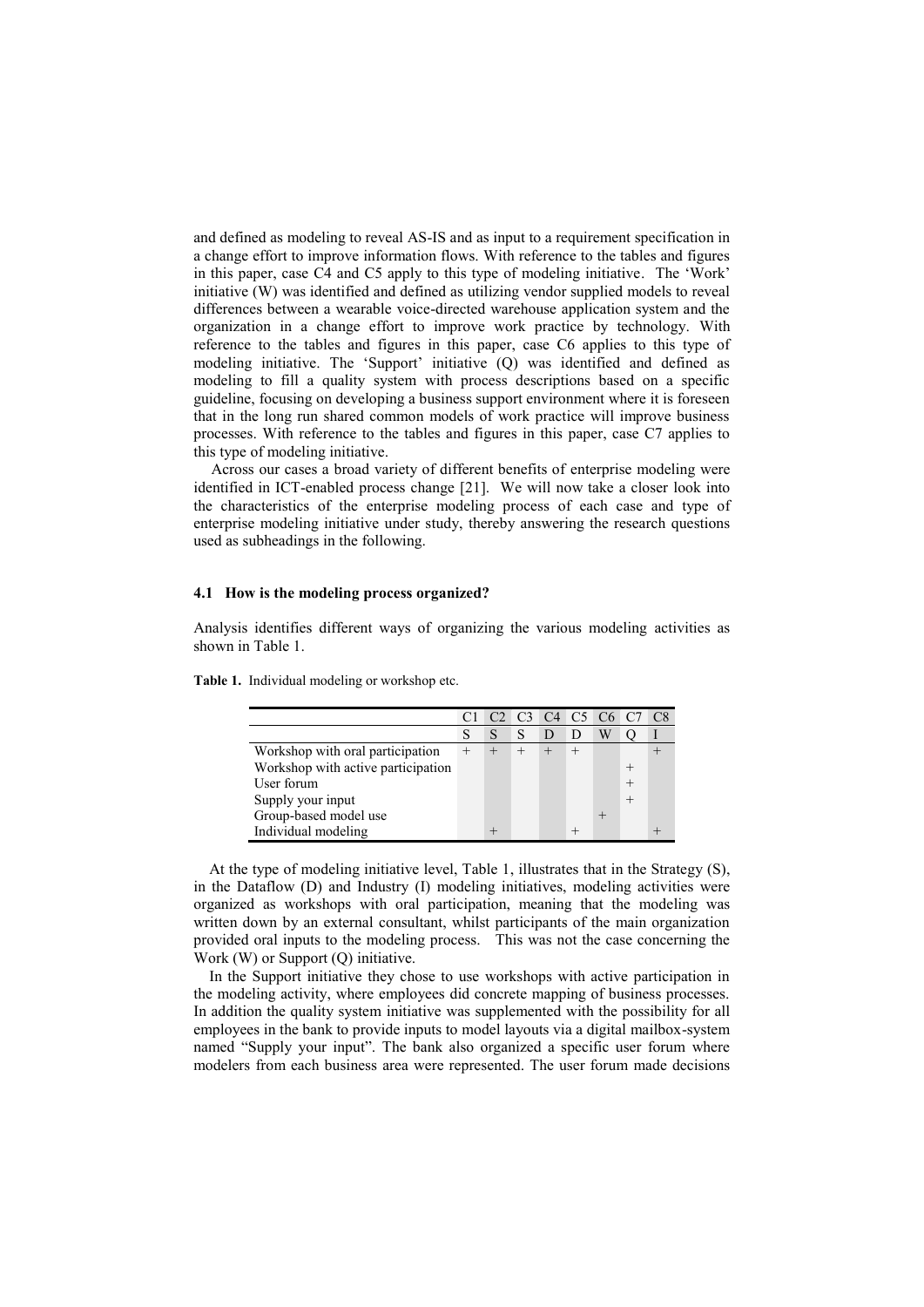whether specific process change suggestions collected via the "Supply your input" should be universally applied in the banks' preferred process portfolio. If so, the corresponding process model in the quality system got changed.

 Group based modeling was used in the Work initiative, where a group of representatives from the main organization and external representatives, compared vendor supplied models with what was going on in the warehouse building. Differences were subject to debate and lead to necessary tweaks between system and process layouts.

### **4.2 How is participation and involvement in the modeling process?**

Comparing the cases further indicates that even though people are not directly involved in the actual drawing of the models, their participation and involvement are evaluated as satisfactory or very good in all cases.

### **4.3 Which tools, languages and guidelines are used for modeling?**

By analyzing our cases we identify a varied use of tools, languages and guidelines as illustrated in Table 2.

| Case                               | C <sub>1</sub> |        | C3     | C4     | C <sub>5</sub> | C6     |        | C8     |
|------------------------------------|----------------|--------|--------|--------|----------------|--------|--------|--------|
| Type of modeling initiative        | S              | S      | S      | D      | D              | W      |        | I      |
| Tools:                             |                |        |        |        |                |        |        |        |
| The quality system application     |                |        |        |        |                |        | $^{+}$ |        |
| Word                               | $^{+}$         |        | $^{+}$ | $^{+}$ |                |        |        |        |
| Visio                              |                | $^{+}$ |        |        |                |        | $^{+}$ |        |
| PowerPoint                         |                | $^{+}$ |        |        | $^{+}$         |        |        |        |
| Excel                              | $^{+}$         | $^{+}$ |        |        |                |        |        |        |
| Guidelines:                        |                |        |        |        |                |        |        |        |
| Had guidelines                     | $^{+}$         | $^{+}$ |        | $^{+}$ | $^{+}$         |        | $^{+}$ |        |
| Had no concrete guidelines         | $^{+}$         |        | $^{+}$ | $^{+}$ |                |        |        | $^{+}$ |
| Use of vendor supplied models      |                |        |        |        |                | $^{+}$ |        |        |
| Languages:                         |                |        |        |        |                |        |        |        |
| Modeling language used             |                | $^{+}$ |        |        |                |        | $^{+}$ |        |
| Modeling language not used         | $^{+}$         |        | $^{+}$ | $^{+}$ | $^{+}$         | $^{+}$ |        | $^{+}$ |
| No specific modeling tool is used. |                | $^{+}$ | $^{+}$ | $^{+}$ |                |        | $^{+}$ |        |

**Table 2.** Guidelines, Languages and Tools

In the construction case, C1, Microsoft Excel and Word are used as the tools for modeling. In the Marine subcontractor case, C2, no specific modeling tool is used, but comes in a flavor of Excel, PowerPoint and Visio made models. In the Maritime subcontractor case, C3, it is stated that no specific modeling tools are used. A model example from the case shows a "rich picture" type of model made in Word. In the Marine laboratory case, C4, Word is identified as the common modeling tool used in the project. In the Off-shore subcontractor case, C5, PowerPoint is the tool chosen.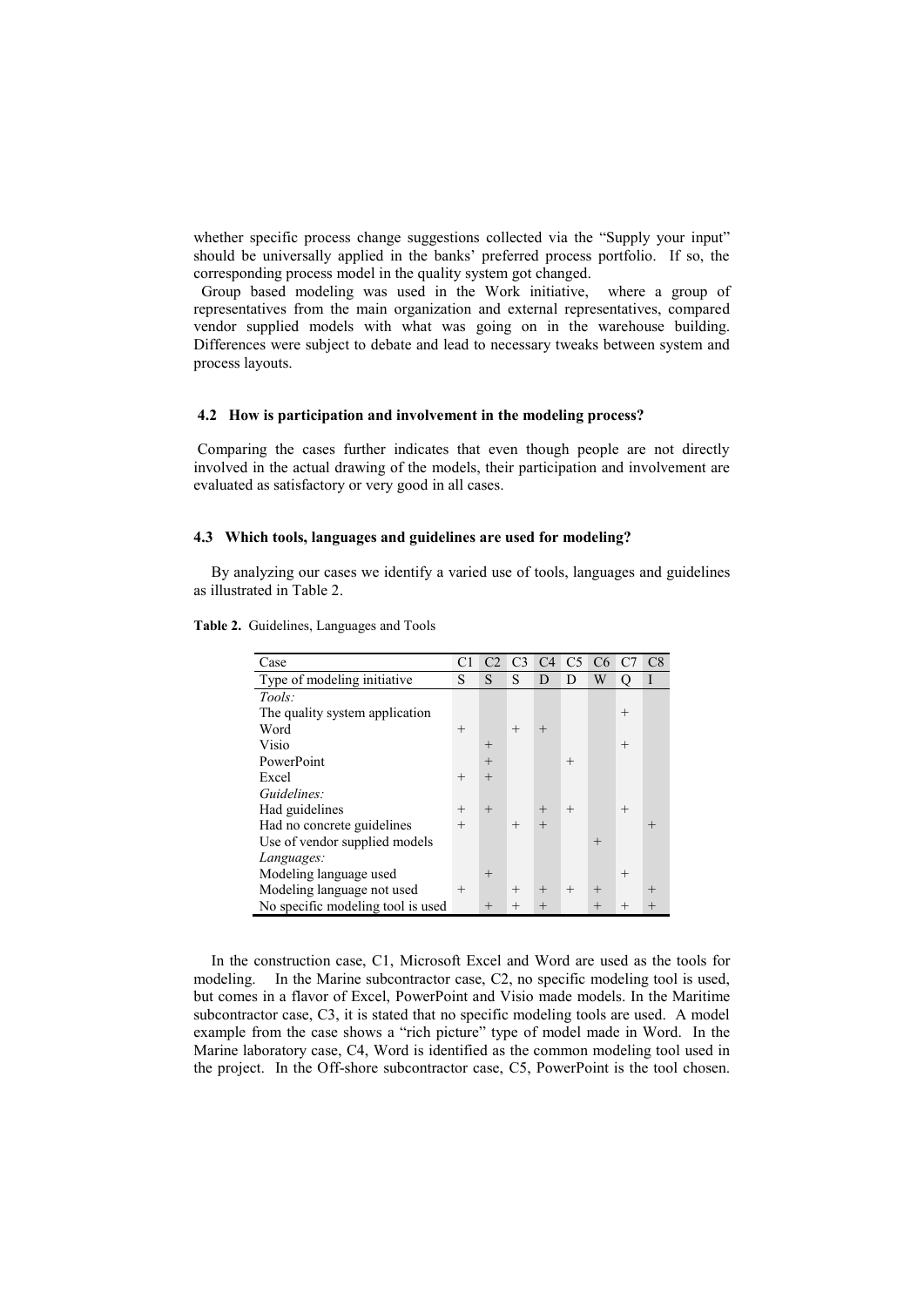C6 relates to the Work initiative where modeling is defined as utilizing vendor supplied models when implementing a standardized ICT system. In the Banking case, C7, the quality system application itself is used for modeling. In addition one can state that in general no specific modeling tools are used due to a highly varied practice in the bank across departments and project participants. In the Industry case C8 tool use is said to differ between enterprises adopting the industry specific enterprise resource planning solution.

Concerning guideline use, analysis reveals that this can vary along the time-axis of the project lifecycle and among project participants. In the Support initiative they had a common framework on how to build the quality system for modelers and facilitators. They also used external consultants in each business area to make sure that the modeling standard was followed. In cases C2 within Strategy and C4 and C5 within Dataflow, external consultants used a consultant variant modeling guideline in their work. In case C4 employees reported that before the consultant entered the company no concrete guidelines were used. In C1, process description from a similar enterprise was used as a template to set up a description of the company's own processes. But in general no specific modeling guidelines were used.

Concerning modeling language the majority of cases report that no specific language was used. In cases where modeling language were reported to be used, it turned out that they spoke about some sort of a "consultant variant".

#### **4.4 Which artifacts are produced in each type of modeling initiative?**

| Case                                               |   |   |   | C1 C2 C3 C4 C5 C6 C7 C8 |   |  |        |
|----------------------------------------------------|---|---|---|-------------------------|---|--|--------|
| Type of modeling initiative                        | S | S | S |                         | D |  |        |
| Process descriptions                               |   |   |   |                         |   |  |        |
| Meta models                                        |   |   |   |                         |   |  |        |
| Organization charts                                |   |   |   |                         |   |  |        |
| Technological models                               |   |   |   |                         |   |  | $\ast$ |
| Adapted models from text books and other sources + |   |   |   |                         |   |  |        |

**Table 3.** Artifacts

With reference to Table 3, analysis shows that in all cases process descriptions are made as part of the process change process (except for the Work initiative where models are used). Technological models are developed in three cases: In C2 Use Cases are developed, in C4 database models are developed and in C5 a system draft evolves in parallel with the development of the process descriptions. In C8, marked with a \*, technological models of different solutions were used years ago, when developing the joint industry-specific solution. The construction case, C1, is the only case where models from other sources, textbooks and downloaded documents from the Internet, were adapted to be used as part of the process change process. In one example the consultants adapted a model from a textbook to illustrate to employees in the main organization what they meant by a holistic enterprise understanding.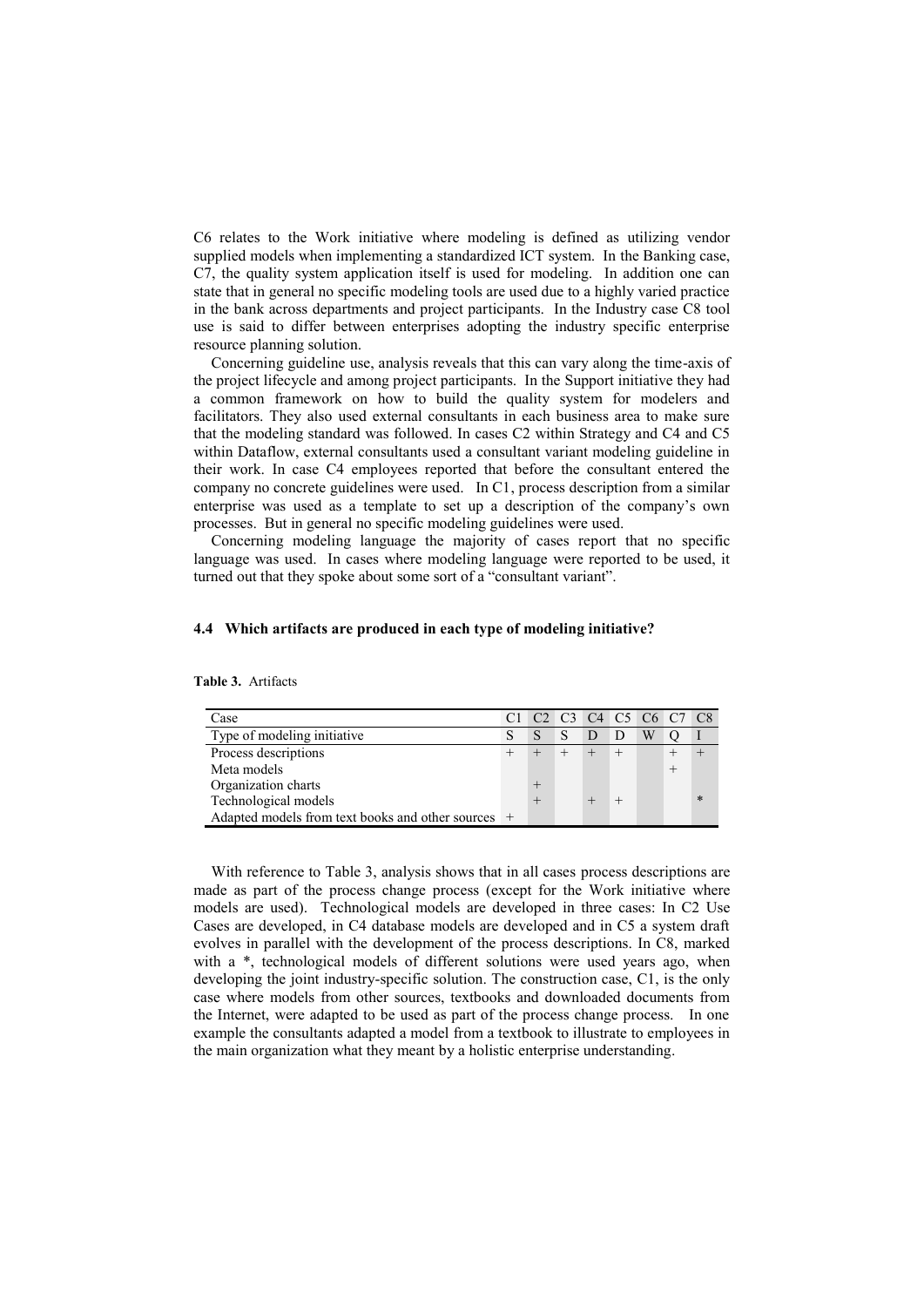### **4.5 What might influence the selected way of organizing the modeling process as for example workshops with oral participation or workshops with active participation?**

By comparing the respondents' answers on modeling maturity, the main organization's and the externals' modeling capability and experience of modeling, analysis indicates that in most cases the externals' capability of modeling is seen and reported as high, or at least much higher than what is the situation in the main organization. In one case, C6, the capability and experience with modeling is reported as low both in the main organization and among the externals. In C7 modeling capability is reported as generally high in the main organization, but that it of course varies. In C4 and C8 the capability of modeling in the main organization in general are seen as low, but that there are persons that have some modeling experience from previous projects. By combining these findings with the organization of modeling activities in terms of using workshops with oral participation or workshops with active participation etc., the relationships are revealed as shown in Figure 1.

|                                     |                                                  |     |      | Organizational modeling maturity:                |                |          |
|-------------------------------------|--------------------------------------------------|-----|------|--------------------------------------------------|----------------|----------|
|                                     | External                                         |     |      | Internal                                         |                |          |
| Organization of modeling activites: | High                                             | Low | High | Low                                              | Medium Low     | Variable |
| User forum                          | C <sub>7</sub>                                   |     | U    |                                                  |                |          |
| Group-based model use               |                                                  | IC6 |      | IC6                                              |                |          |
| Individual modeling                 | C <sub>2</sub> , C <sub>5</sub> , C <sub>8</sub> |     |      | C <sub>2</sub> , C <sub>5</sub> , C <sub>8</sub> | C <sub>8</sub> |          |
| Supply your input                   |                                                  |     |      |                                                  |                |          |
| Workshop with active participation  |                                                  |     |      |                                                  |                |          |
| Workshop with oral participation    | C1, C2, C3, C4, C5, C8                           |     |      | C1, C2, C3, C4, C5, C8                           | C4, C8         |          |
|                                     |                                                  |     |      |                                                  |                |          |

**Figure 1.** Modeling maturity versus organization of modeling activities

The matrix indicates the following relationships between the ways of organizing the modeling activities related to the modeling maturity of different project participants:

 (1) In cases where the modeling maturity of the external representative is reported as high and the modeling maturity level of the main organization as low or medium to low, workshops with oral participation are used to organize the modeling efforts. This way of organizing the modeling activities is in some cases supplemented with individual modeling, whereby the external representative sits down and do modeling by him-self based on interview inputs.

(2) In the case where modeling maturity is reported as high both in the main organization and among the external participant, workshops with active participation are used.

(3) In the case where the modeling maturity level is reported as low both in the main organization and among the external participant, group-based model use is applied. In this instance lack of knowledge on modeling does not stop the participants from finding vendor supplied models useful in the project.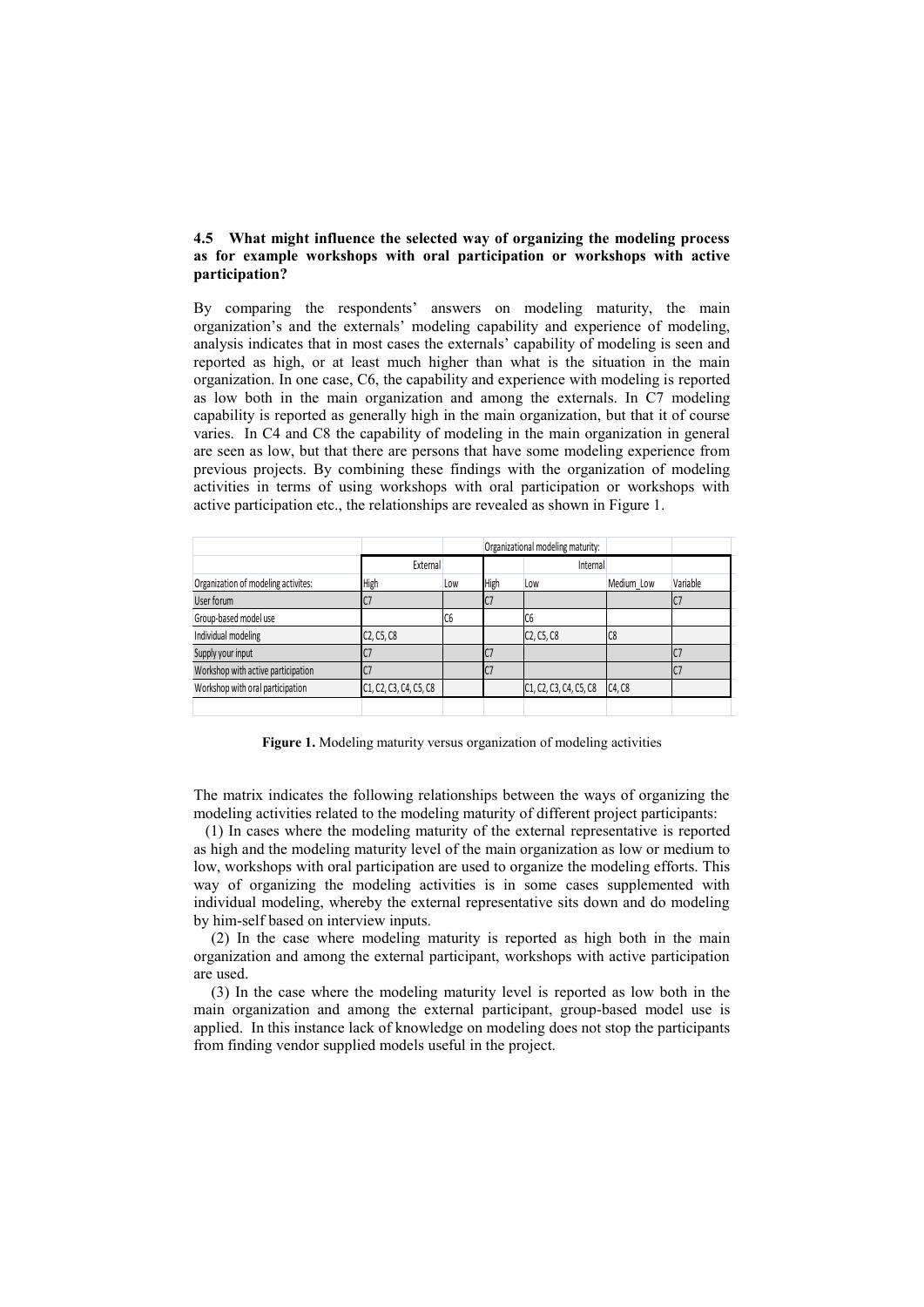#### **4.6 Are there any barriers to modeling to be identified?**

In the initial research model ‗Resistance' was one of the sub-categories of the enterprise modeling process. Analysis reveals that there are in fact different types of barriers to modeling which we have grouped into: (1) *Challenges*, (2) *Moderators* and (3) *Resistance*. We identify and define ‗Challenges' as barriers to modeling related to the actual act of model making. ‗Resistance' is identified and defined as negative feelings associated with modeling. 'Moderators' is identified and defined as barriers to modeling that hinder the actual use of modeling in ICT-enabled process change.

 Analysis shows the distribution of challenges, moderators and resistance among our cases and different types of modeling initiatives, as illustrated in Table 4, Table 5 and Table 6.

| Case                                                  | C1 C2 C3 C4 C5 C6 C7 C8 |  |  |  |
|-------------------------------------------------------|-------------------------|--|--|--|
| Type of modeling initiative                           |                         |  |  |  |
| Conceptual problem related to understanding graphical |                         |  |  |  |
| images                                                |                         |  |  |  |

**Table 4.** Modeling challenges

As can be seen from Table 4, Support (Q) is the only initiative where *challenges*  associated with understanding graphical images due to conceptual problems is reported.

 Concerning the *moderators* of modeling, Table 5, analysis indicates that project participant characteristics, project specific issues, IT system issues, information issues and resource issues influence the modeling process. This is done by moderating, restricting or reducing, the modeling process in the different cases.

*Project participant characteristics moderating the modeling initiative:* Case 6 is the only instance where moderators associated with project participant characteristics are identified. In general, the main organization in this case works close with one specific IT specialist, serving their general needs for IT services. In this case the use of vendor supplied models is reported as a special event, a specific type of modeling initiative, in the everlasting improvement project where the IT service provider and the main organization live in what is called a symbiotic relationship. In general the IT service provider sees itself as well-informed about their customer and therefore sees little need for making models. The IT provider also pinpoints that a more directly focused work approach reduces the use of models in general. On the other hand, the situation of introducing "voice direction" was something new for all parties, and the vendor supplied models came in handy when the IT provider worked to adapt the organization to the way the system demanded and vice versa.

*Project specific issues moderating the modeling initiative:* In C6 the IT-provider do see the usefulness of modeling in some situations but emphasizes that in this case the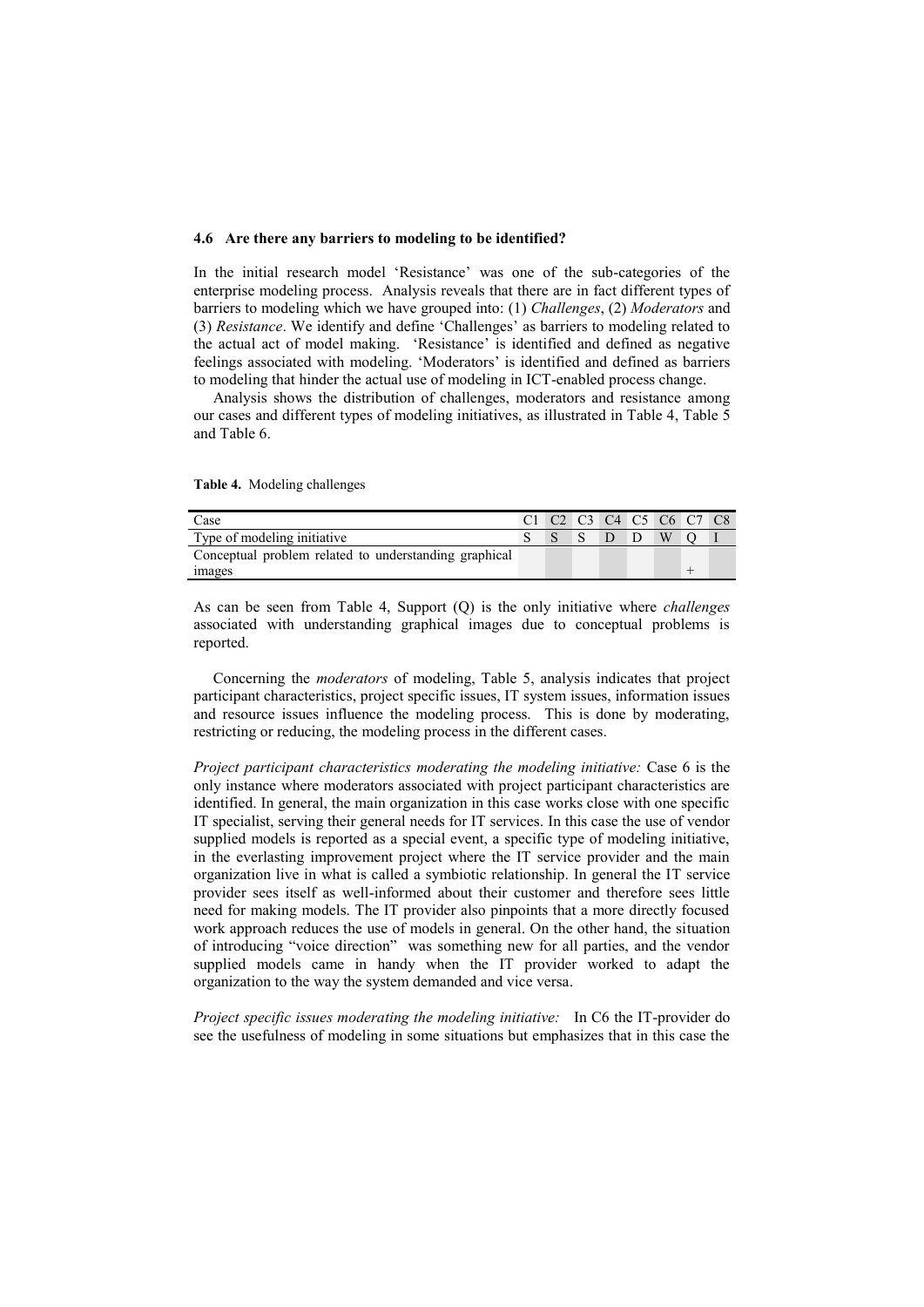history of the project is important and explains the reduced need for modeling in their day-to-day improvement work with the main organization.

| Case                                                      | C <sub>1</sub> | C <sub>2</sub> | C3     |   | C <sub>4</sub> C <sub>5</sub> C <sub>6</sub> |        | C7     | C8     |
|-----------------------------------------------------------|----------------|----------------|--------|---|----------------------------------------------|--------|--------|--------|
| Type of modeling initiative                               | S              | S              | S      | D | D                                            | W      | Q      | I      |
| Project participant characteristics:                      |                |                |        |   |                                              |        |        |        |
| Not being good at modeling reduces model making           |                |                |        |   |                                              | $^+$   |        |        |
| Knowledge of customers reduces the need for modeling      |                |                |        |   |                                              | $^{+}$ |        |        |
| Lack of historically good experiences with modeling       |                |                |        |   |                                              |        |        |        |
| reduces the modeling activity                             |                |                |        |   |                                              | $^{+}$ |        |        |
| Some customers are not willing to spend time modeling     |                |                |        |   |                                              | $^{+}$ |        |        |
| Not being good enough to demand spending more time        |                |                |        |   |                                              |        |        |        |
| on planning reduces the modeling activity                 |                |                |        |   |                                              | $^{+}$ |        |        |
| The fact that we are more directly focused reduces        |                |                |        |   |                                              |        |        |        |
| the use of modeling                                       |                |                |        |   |                                              | $^{+}$ |        |        |
| Project specific issues:                                  |                |                |        |   |                                              |        |        |        |
| The history of the project                                |                |                |        |   |                                              | $^{+}$ |        |        |
| IT system issues:                                         |                |                |        |   |                                              |        |        |        |
| The desire to follow the sheep with the bell with respect |                |                |        |   |                                              |        |        |        |
| to the ICT-solution reduces the need for process          |                |                |        |   |                                              |        |        |        |
| mapping                                                   |                |                |        |   |                                              |        |        | $^{+}$ |
| The IT system lays down guidelines for the modeling       |                |                |        |   |                                              |        |        |        |
| process                                                   |                |                |        |   |                                              |        |        | $^{+}$ |
| Information issues:                                       |                |                |        |   |                                              |        |        |        |
| Everything cannot be specified (like building a boat)     |                |                |        |   |                                              |        |        | $^{+}$ |
| All information needs are not covered by process          |                |                |        |   |                                              |        |        |        |
| descriptions                                              |                | $^{+}$         |        |   |                                              |        |        |        |
| Resource specific issues:                                 |                |                |        |   |                                              |        |        |        |
| Available staff:                                          |                |                |        |   |                                              |        |        |        |
| Day to day activities are not designed for modeling work  |                | $^{+}$         |        |   |                                              |        |        | $^+$   |
| Low staffing levels acts as a limiting factor             | $^+$           | $^{+}$         |        |   |                                              |        |        | $^{+}$ |
| Money:                                                    |                |                |        |   |                                              |        |        |        |
| Our level of ambition                                     | $^{+}$         |                |        |   |                                              |        |        |        |
| Bad economy acts as a limiting factor                     | $^{+}$         |                |        |   |                                              |        |        |        |
| Costs associated with modeling                            | $^{+}$         |                | $^{+}$ |   |                                              |        |        |        |
| Resource related reviews                                  | $^{+}$         |                |        |   |                                              |        |        | $^{+}$ |
| Time:                                                     |                |                |        |   |                                              |        |        |        |
| Time acts as a limiting factor                            |                | $^{+}$         |        |   |                                              |        | $^{+}$ |        |

In general, concerning other customers, the IT-provider links reduced use of modeling to instances where customers are unwilling to pay time on modeling, and instances where they as an IT-provider is not "good enough" on demanding such spending.

*IT-system issues moderating the modeling initiative:* IT system issues are related to case 8, the type of modeling initiative where an industry specific solution is developed and implemented. In this case it is stated that the desire to follow the sheep with the bell, the leading organization in the industry, reduces the need for modeling. The reason is that the industry leader has been markedly engaged in developing the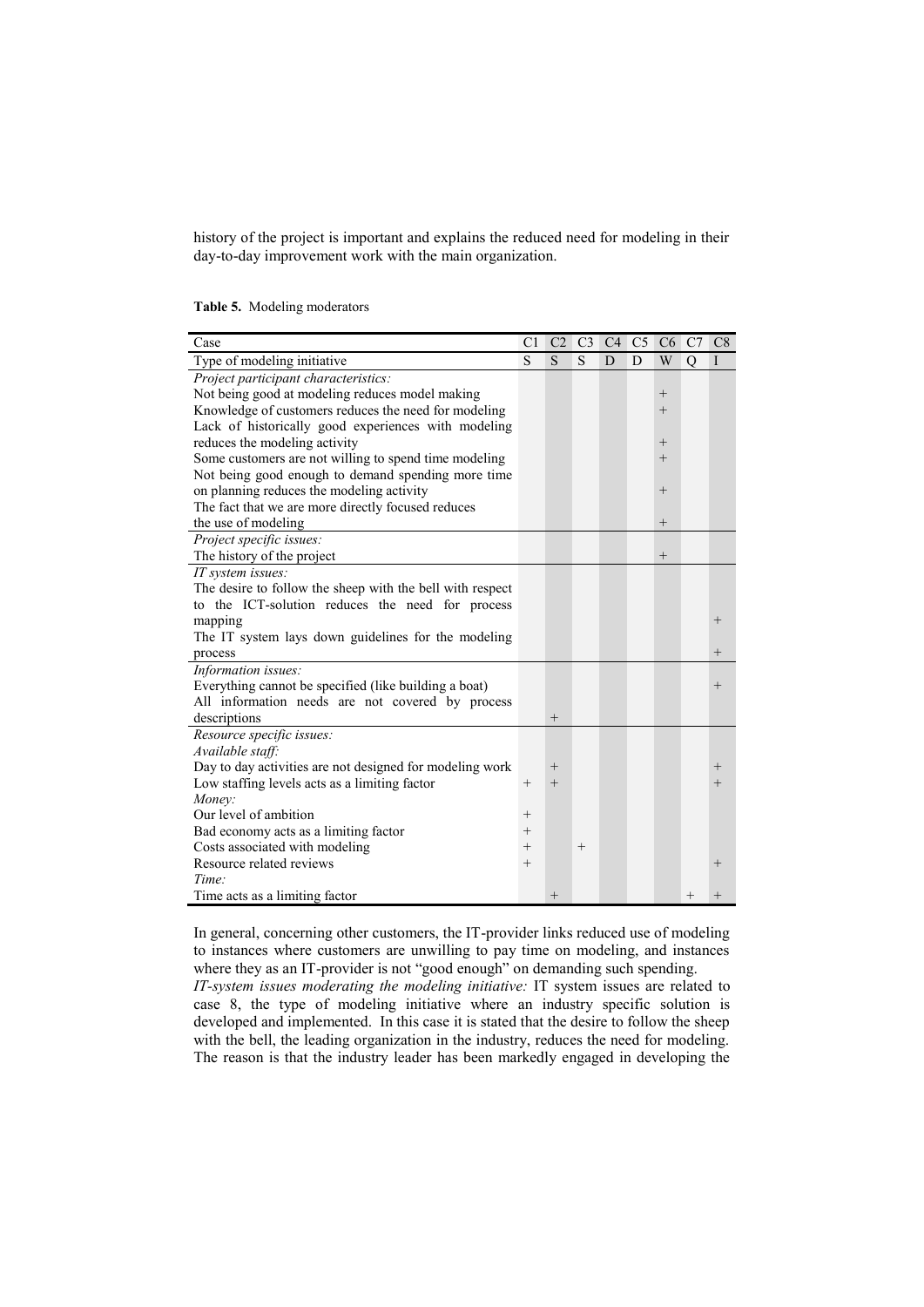industry specific solution, so their processes are somehow embedded in the ITsolution. It is realized that by implementing the industry specific IT-solution one at the same time adopts the embedded business processes of a marked leader.

*Information issues moderating the modeling initiative:* Two cases report that their modeling initiative is moderated by information issues, C2 and C8. In C2 it is emphasized that all information needs are not covered by process descriptions and in C8, the case from the maritime sector, it is reported that everything cannot be specified, for example "building a boat".

*Resource specific issues moderating the modeling initiative:* As can be seen from Table 5 both the Strategy initiative, the Support initiative and the Industry initiative report on lack of resources as a limiting factor on modeling practice.

| Case                                                  |        | C2 |   |              | C3 C4 C5 C6 C7 |        |        |  |
|-------------------------------------------------------|--------|----|---|--------------|----------------|--------|--------|--|
| Type of modeling initiative                           | S      | S  | S | $\mathsf{D}$ |                | W      |        |  |
| Yes, resistance present:                              |        |    |   |              |                |        |        |  |
| Some people consider modeling high raving and         |        |    |   |              |                |        | $^{+}$ |  |
| theoretical                                           |        |    |   |              |                |        |        |  |
| Yes, because our job is to build boats                |        |    |   |              |                |        |        |  |
| Yes, but the resistance has decreased:                |        |    |   |              |                |        |        |  |
| It was changed when they saw the system in practice   |        |    |   |              |                | $^{+}$ |        |  |
| Needed to see the point first                         | $^{+}$ |    |   |              |                |        |        |  |
| Requires a sales job internally to avoid resistance   |        |    |   |              |                |        | $^{+}$ |  |
| The resistance changes from high to low               | $^{+}$ |    |   |              |                |        |        |  |
| You need to model a while before people see the point |        |    |   |              |                |        | $^{+}$ |  |
| No resistance:                                        |        |    |   |              |                |        |        |  |
| Experienced no resistance                             |        |    |   |              |                |        |        |  |

**Table 6.** Resistance

Concerning *resistance*, Table 6 shows that in four out of eight cases no resistance to modeling is experienced. In three of the cases resistance is experienced but has decreased. The reasons why resistance has changed can be seen directly from the table. The only case reporting on an ongoing negative feeling towards modeling is in B8 case, where it is stated that this is linked to what is their job focus; to build boats.

# **5 Discussion**

Comparing our findings with the initial research model leads to an enriched picture of enterprise modeling practice. Concerning our question on how the modeling process is organized, our analysis shows that the EMP research model's category "Individual modeling or workshop" [7] should be more fine-grained to include the following constructs: Workshop with oral participation, Workshop with active participation, User forum, Supply your input, Group-based model use and Individual modeling.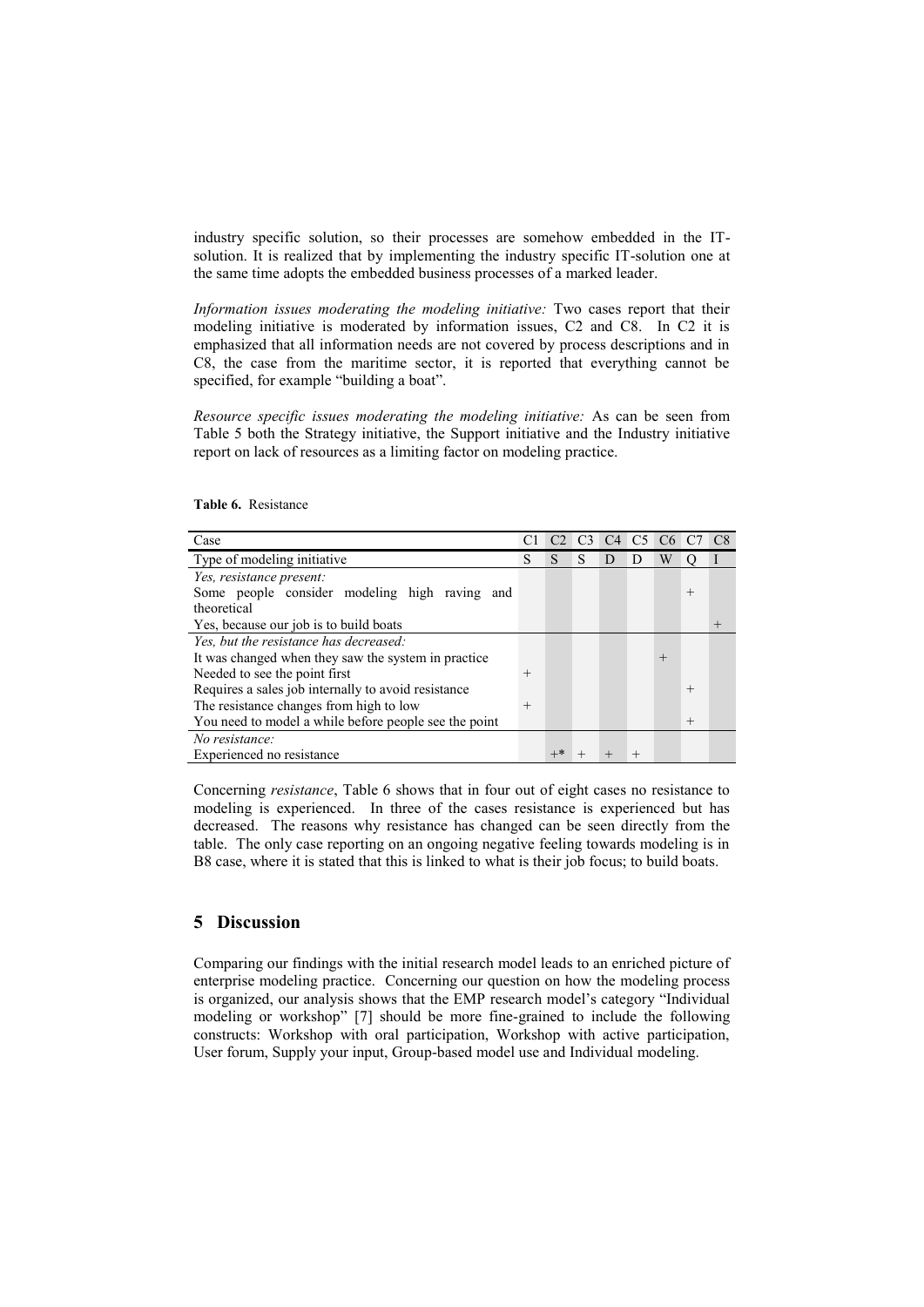Based on our analysis in section 4.5 on what might influence the selected way of organizing the modeling activities, as for example workshops with oral participation or workshops with active participation, we propose that the distribution of modeling maturity of project stakeholders influence the way the modeling activities are organized.

Concerning our question on participation and involvement in the modeling process, analysis shows that even though people are not directly involved in the actual drawing of the models, their participation and involvement are evaluated as satisfactory or very good. The key to these perceptions might be understood by the reported outcomes of modeling, where modeling is seen as an awareness-raising process in itself, as a communication tool or a thinking tool among others [21].

In [21] a broad variety of different benefits of enterprise modeling associated with the five types of modeling initiatives in our empirical investigation are reported. Looking into the artifacts made and the tools, languages and guidelines used for modeling, our inquiry indicates extensive use of the Microsoft Office application as a modeling tool across cases. In general no specific modeling guidelines are used, except for instances where one finds some sort of "consultant variant" guideline. Concerning modeling language the majority of cases report that no specific language is used. In cases where modeling language are reported to be used, it turns out that they again speak about some sort of a "consultant variant". Concerning which artifacts are produced in each type of modeling initiative our analysis shows that in all cases process descriptions are made as part of the process change process. This finding is not surprising since we have investigated cases which by the interview objects have been understood and defined as ICT-enabled process change.

Comparing the tools, guidelines and languages used for modeling in our study with the modeling benefits produced, we conclude that even the simplest modeling tools and the simplest non-standard model-layouts can provide great value to project participants. The quality system initiative is the only instance where challenges associated with understanding graphical images due to conceptual problems is reported. In addition this is the only instance where it is reported that some see modeling as high raving and theoretical. Modeling to fill a quality system with models to be shared across time and space seem to raise the need for expressing models in a shared syntax [21], as opposed to other cases where models are made as part of a communication process which gives them their immediate meaning.

Despite the various benefits associated with modeling, analysis also reveal three types of barriers to modeling: (1) *Challenges*, (2) *Moderators* and (3) *Resistance*. This finding leads to the necessity to adjust the initial research model which only operated with Resistance as a subcategory. An interesting aspect revealed in the study was the saying that:

"*If you can tie modeling up against initial resistance, modeling actually helps because we can more easily see what the problems are*." [2. Interview, C3]

 In this circumstance reduced resistance becomes an outcome or benefit of enterprise modeling.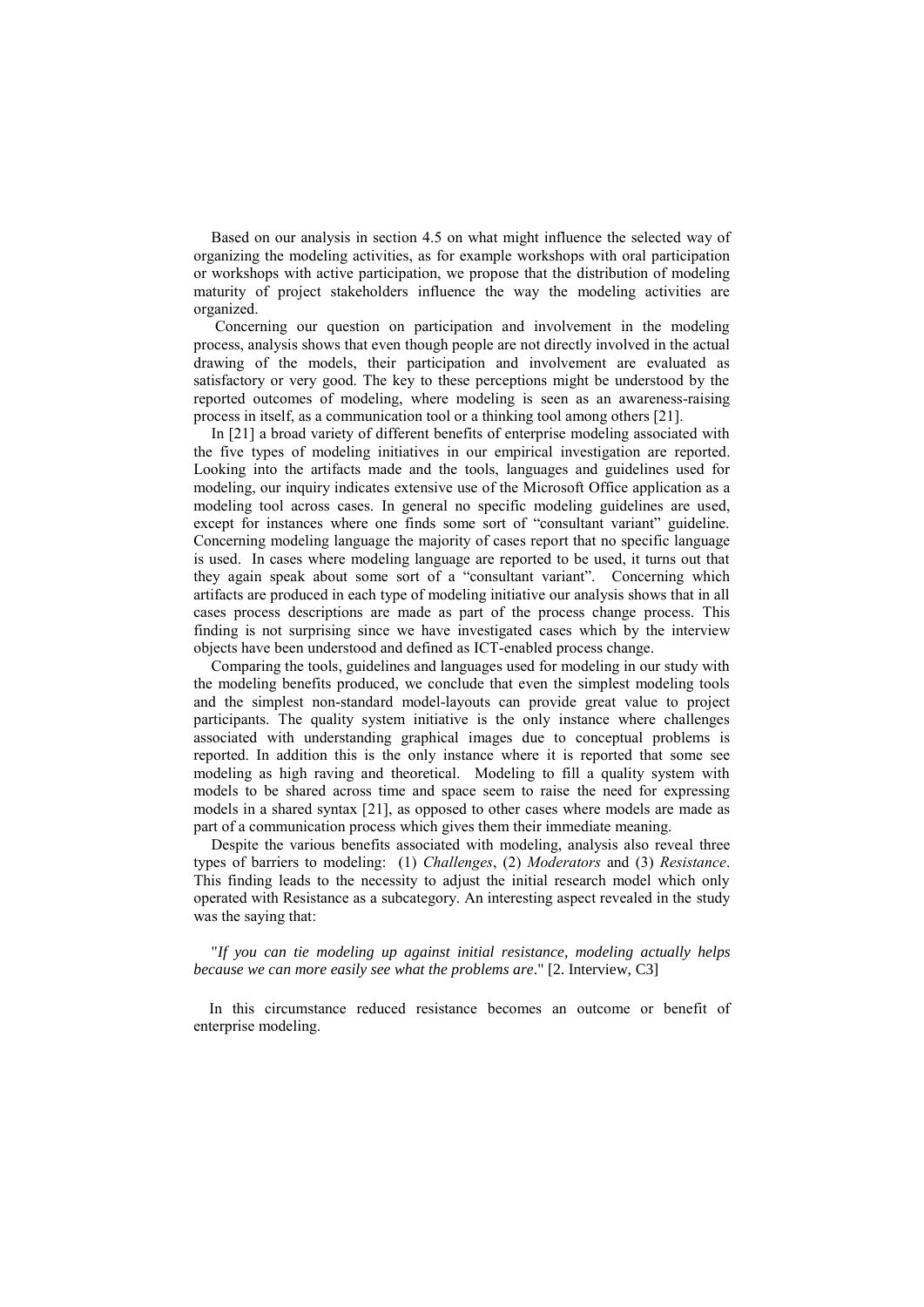## **6 Limitations and further work**

Concerning our findings it must be emphasized that our qualitative study has aimed at painting a rich picture of enterprise modeling by investigating modeling practice in depth and within its real-life context. In an attempt to deal with well-known difficulties of case studies we have tried to focus and bound the collection of data by building and using an enterprise modeling research practice model and by applying an interview guide in the field in accordance with recommendations found in Yin and Miles & Huberman [6]. In general our study still is subject to various threats and limitations familiar to case-study research as described in Yin [19] and interviewing as discussed in Kvale [24] who states that the interview is neither an objective nor a subjective method. Focusing on gaining in depth insight from a few Norwegian cases has for instance limited our possibility to make large generalizations. Drawing heavily on related domains or what can be seen as specialized fields of enterprise modeling can be problematic due to context differences when designing a study. In addition, having focused especially on the use of enterprise modeling in ICT-enabled process change has led to a predominance of process modeling in the cases under study. This might be seen as problematic in relation to those who use a more restricted version of the enterprise modeling term: taking a more "total systems" approach, like Fraser [1] discusses.

 As a next step in further work we suggest that a revision of the initial enterprise modeling practice research model is in demand, based on the findings of our empirical inquiry; some of which has been the subject of this paper. We also see the need for this revised model to be tested out in situations where projects use enterprise modeling from a more holistic approach than what has been practice in our cases. To increase the ability to make large generalizations we also see the need for large surveys. In such studies we hope our findings can provide useful inputs.

#### **References**

- 1 Fraser, J.: Managing Change through Enterprise models. In Milne, R. and Montgomery, A. (eds), Applications and Innovations in Expert Systems II, SGES Publications (1994).
- 2. Benbasat, I., Goldstein, K. D., & Mead, M.: The case research strategy in studies of information systems. In M.D. Myers, & D. Avison (Eds.), Qualitative research in information systems: a reader. London: Sage (2002)
- 3. Davenport, T.: Process innovation: reengineering work through information technology, Harvard Business School Press, Boston (1993)
- 4. Wolcott, H.F.: Differing styles on on-site research, or, "If it isnt't ethnography, what is it?". The review Journal of Philosophy and Social Science, 7(1&2), 154-169 (1982).
- 5. Vernadat, F. B.: Enterprise Modeling and Integrations, principles and applications, Chapman & Hall, London, UK (1996)
- 6. Miles, M.B., Huberman, A.M.: Qualitative data analysis an expanded sourcebook. Sage Publications (1994).
- 7. Karlsen, A.: A Research Model for Enterprise Modeling in ICT-enabled Process Change. In Stirna, J. & Persson, A.: The Practice of Enterprise modeling. Lecture Notes in Business Information Processing. LNBIB 15. Springer (2008)